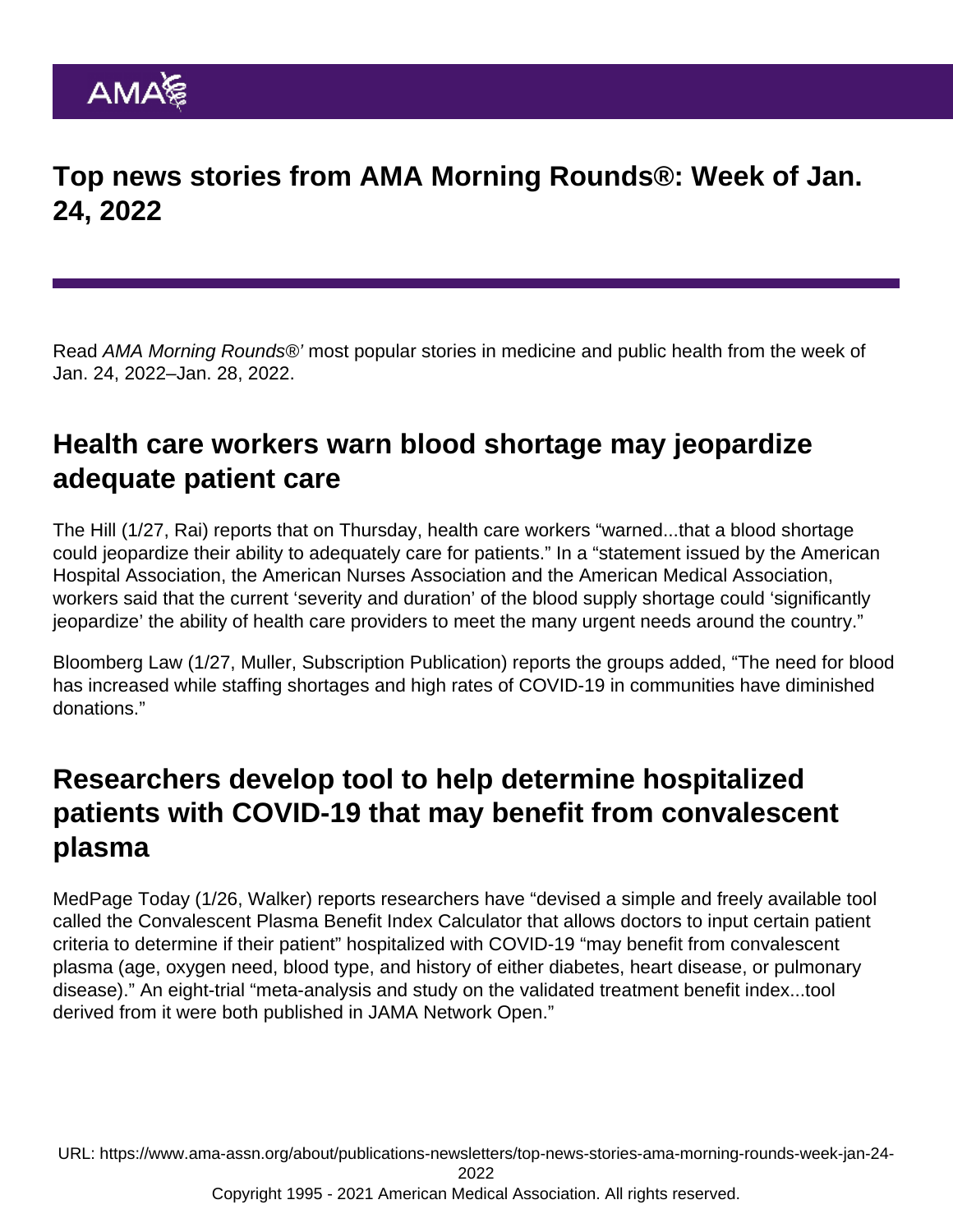# Labor Department withdraws vaccine, testing mandate for large employers

The [New York Times](https://www.nytimes.com/2022/01/25/business/osha-vaccine-mandate.html) (1/25, Goldberg) reports, "The Biden administration is withdrawing its requirement that large employers mandate workers be vaccinated or regularly tested, the Labor Department said on Tuesday." In its decision, "the Labor Department recognized...that the emergency temporary standard could not be revived after the Supreme Court blocked it earlier this month." The Supreme Court's decision "said the...Occupational Safety and Health Administration...did not have the authority to require workers to be vaccinated for coronavirus or tested weekly, describing the agency's approach as 'a blunt instrument.'"

[Modern Healthcare](https://www.modernhealthcare.com/policy/osha-withdraws-emergency-enforcement-covid-vaccine-mandate) (1/25, Bannow, Subscription Publication) reports the withdrawal "takes effect Jan. 26." Modern Healthcare adds, "OSHA said Tuesday it also plans to ask the Sixth Circuit Court of Appeals to dismiss the related cases pending before it."

[CNN](https://www.cnn.com/2022/01/25/politics/vaccine-mandate-osha-withdrawn/index.html) (1/25, Stark) reports a Labor Department spokesperson said, "OSHA has made no determinations at this time about when or if it will finalize a Vaccination and Testing rule."

## FDA halts use of two COVID-19 monoclonal antibody therapies

The [Washington Post](https://www.washingtonpost.com/health/2022/01/24/biden-administration-monoclonal-antibodies/) (1/24, McGinley) reports that on Tuesday, the Food and Drug Administration "took two monoclonal antibody therapies off the list of COVID-19 treatments for now, saying the medications should not be used anywhere in the United States because they are ineffective against the dominant Omicron variant." HHS "notified state health officials that it has halted distribution of the" combination "antibody medications made by Regeneron Pharmaceuticals [casirivimab and imdevimab] and Eli Lilly [bamlanivimab and etesevimab], according to an email sent to the states and obtained by The Washington Post."

The [AP](https://apnews.com/article/coronavirus-pandemic-science-business-health-f8cbfdb48f6c78aea16930b45af4e024) (1/24, Perrone) reports, "If the drugs prove effective against future variants, the FDA said it could reauthorize their use."

# COVID-19 booster shots prevent Omicron infection, reduce risk of hospitalization, CDC data show

URL: [https://www.ama-assn.org/about/publications-newsletters/top-news-stories-ama-morning-rounds-week-jan-24-](https://www.ama-assn.org/about/publications-newsletters/top-news-stories-ama-morning-rounds-week-jan-24-2022)

[2022](https://www.ama-assn.org/about/publications-newsletters/top-news-stories-ama-morning-rounds-week-jan-24-2022)